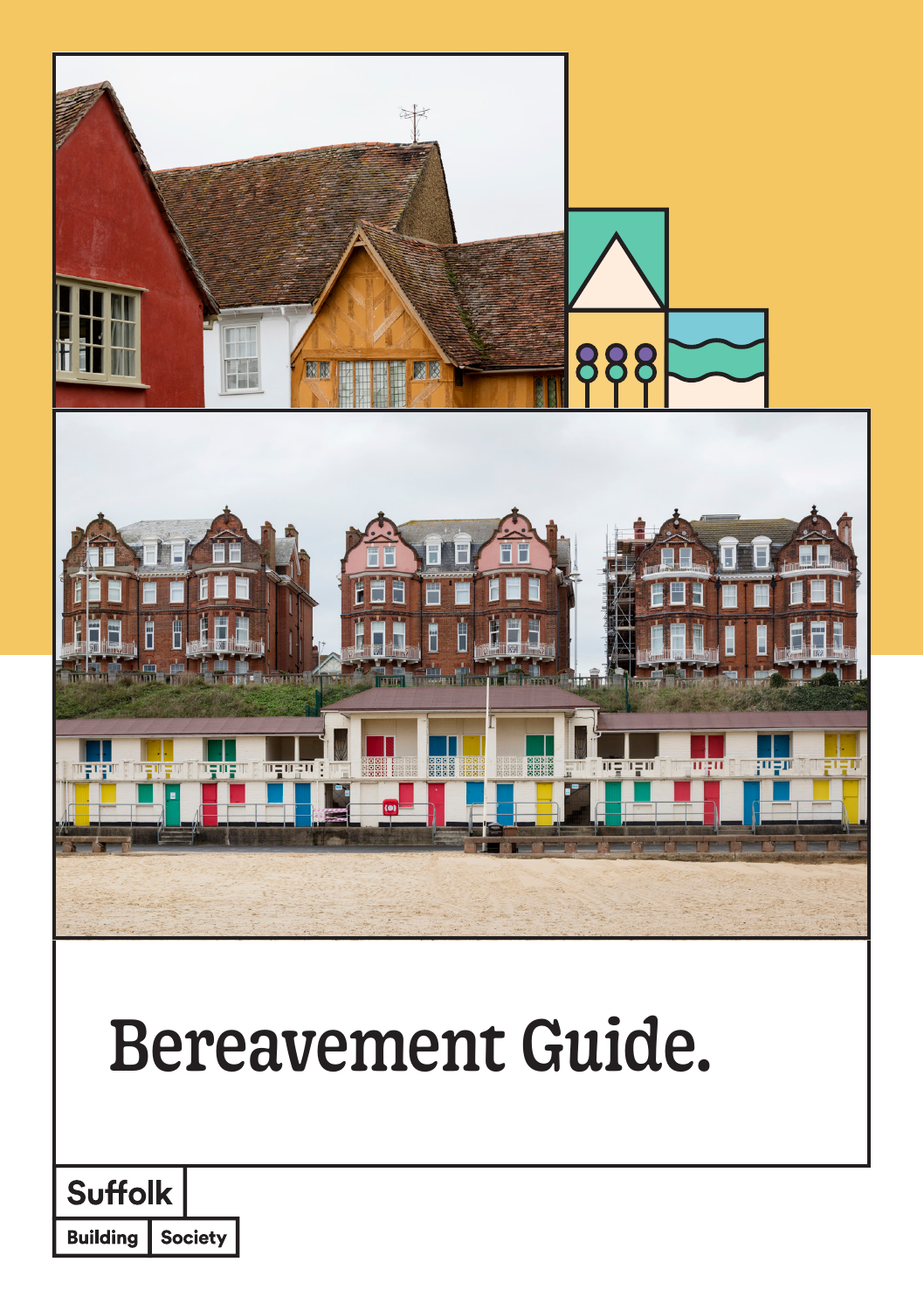Losing someone close to you can be very difficult. In addition to the emotional upheaval of coping with a death, you may also need to take care of the practical matters. This guide has been put together to help you deal with any accounts that the deceased held with us.

If you have any questions, or if there is anything else you are unsure of, we are here for you.

Please contact us on 0330 123 0723 or email hello@suffolkbuildingsociety.co.uk where a member of staff will help you through this difficult time.

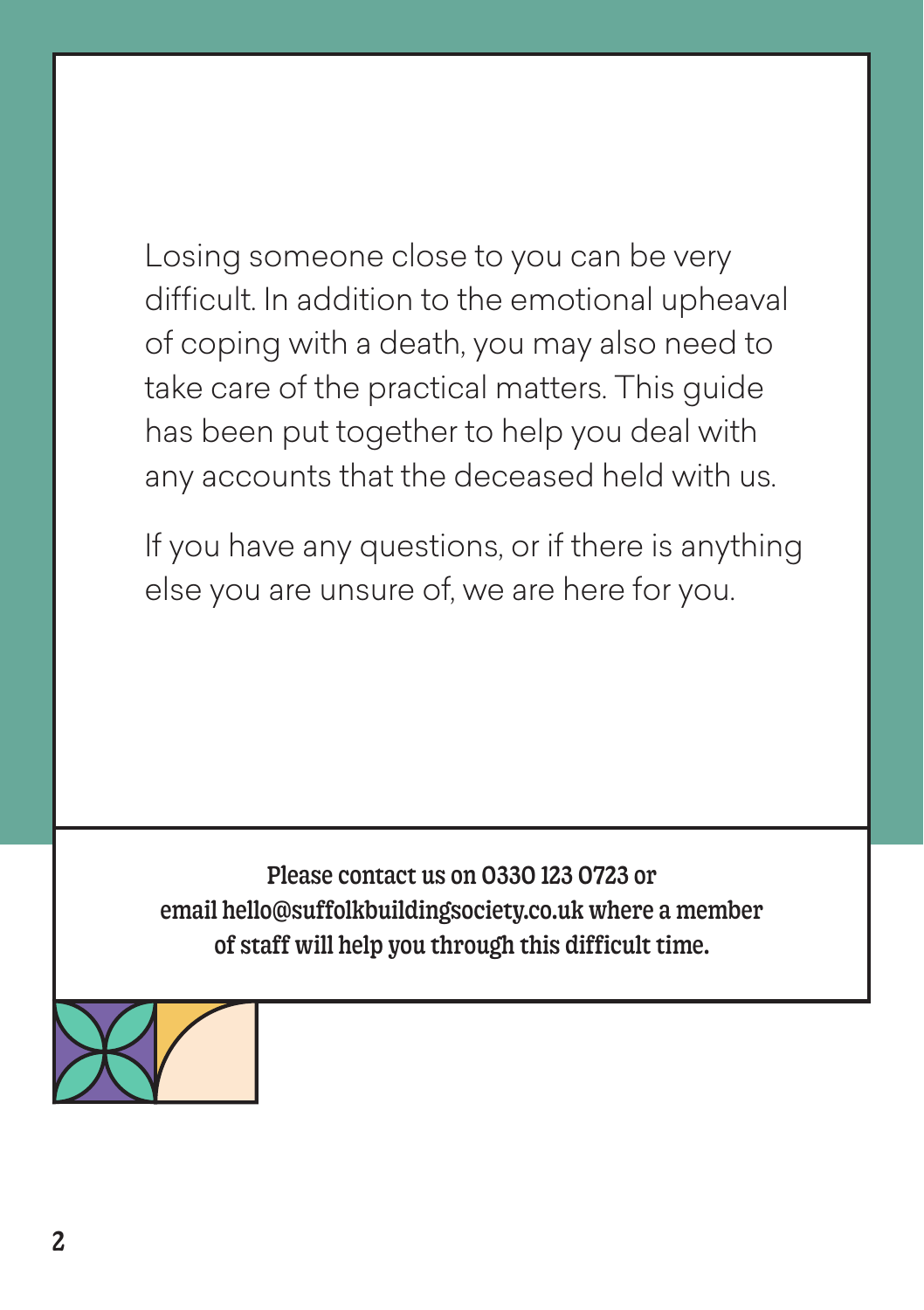# What to do first.

#### **Register the death**

This should be done at the registry office closest to where the death occurred. The registry office will issue you with a certified copy of the registration of death and should offer you the 'Tell Us Once' service. For more information on the 'Tell Us Once' service, please visit www.gov.uk.

#### **Obtain the Will**

Having the most up to date Will is important as it states the wishes of the deceased and names the executors. The executors are the named persons responsible for carrying out these wishes.

#### **If there is no Will**

The deceased's estate is distributed according to the law of intestacy. This law determines how the estate is divided and shared. For more information on intestacy visit www.gov.uk.

#### **Establish whether probate is required**

Probate refers to the right to manage the affairs of the deceased. This is usually required when the deceased's estate includes property. If the estate is just made up of cash held in banks and building societies then the accounts may be able to be closed by signing a 'Letter of Indemnity', which can be obtained from any of our branches. Suffolk Building Society will allow an account to be closed using a 'Letter of Indemnity' provided that the total balances do not exceed £15,000. See page 9 of this booklet for more details.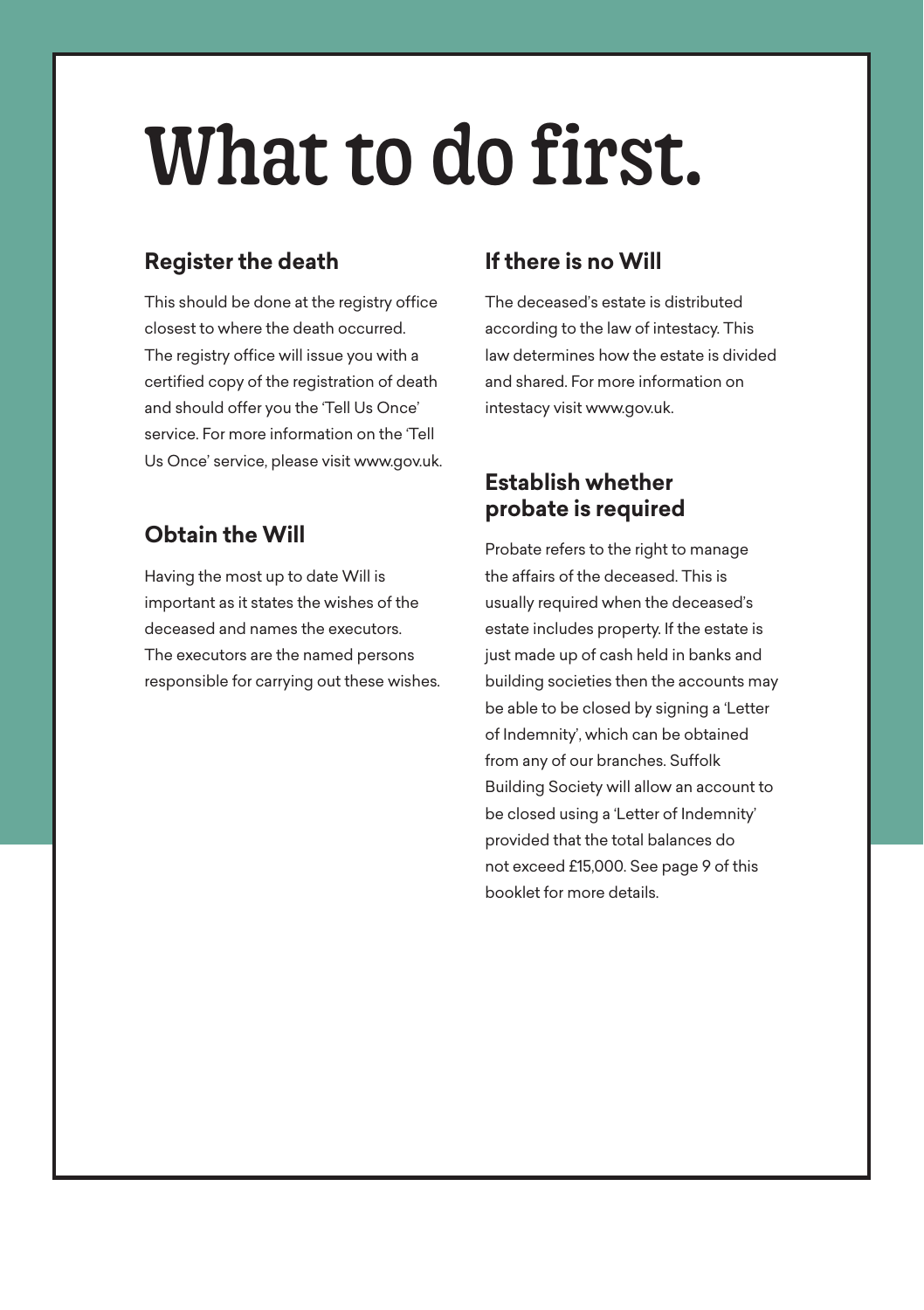## What we will need to register the death.

#### **Death certificate or Grant of Probate**

We will need a certified copy or a solicitor certified copy of the death certificate or Grant of Probate. We will also accept an interim or coroner's certificate or the original Grant of Probate.

#### **Identification**

For Executors or Beneficiaries, we will require valid Personal identification. Please see overleaf for examples of acceptable forms of identification or ask a member of staff.

#### **Passbooks**

We will need the passbook(s) relating to the account(s), if they are available.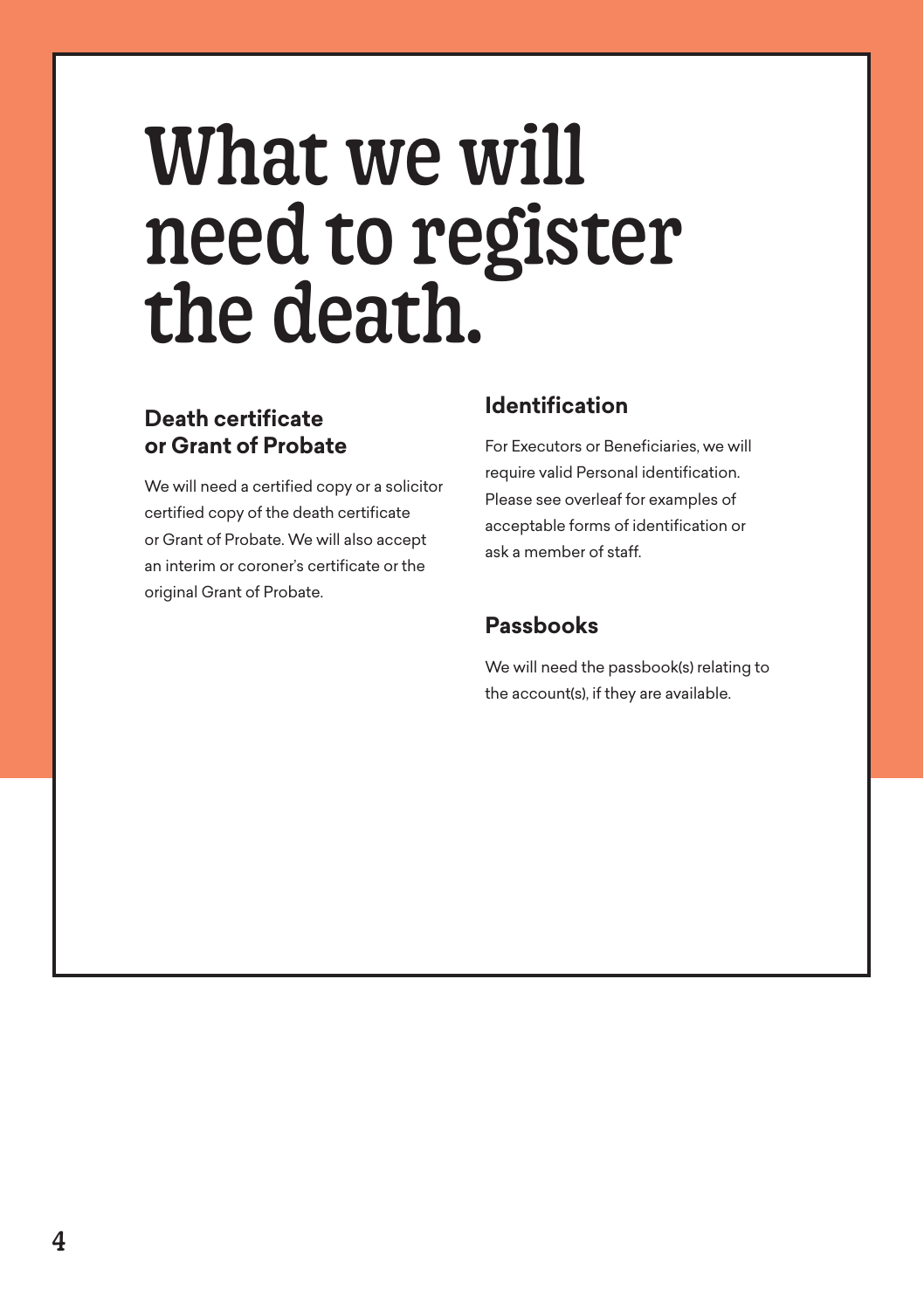# Verifying your identity.

#### **We will ask you to confirm your identity before managing the deceased's account(s)**

We will use our electronic verification system first to verify your identity and your bank account details will need to be provided to us in order to perform this electronic check. If this verification is unsuccessful we may need further proof of your identity and we may ask you some 'security' questions.

#### **Personal identification**

We may ask for other forms of acceptable Personal Identification including:

- Full valid UK photocard driving licence - Full valid UK or EU nationals passport

We may be able to accept other forms of identification; please speak to us for more details or visit our website to find out more about verifying your identity.

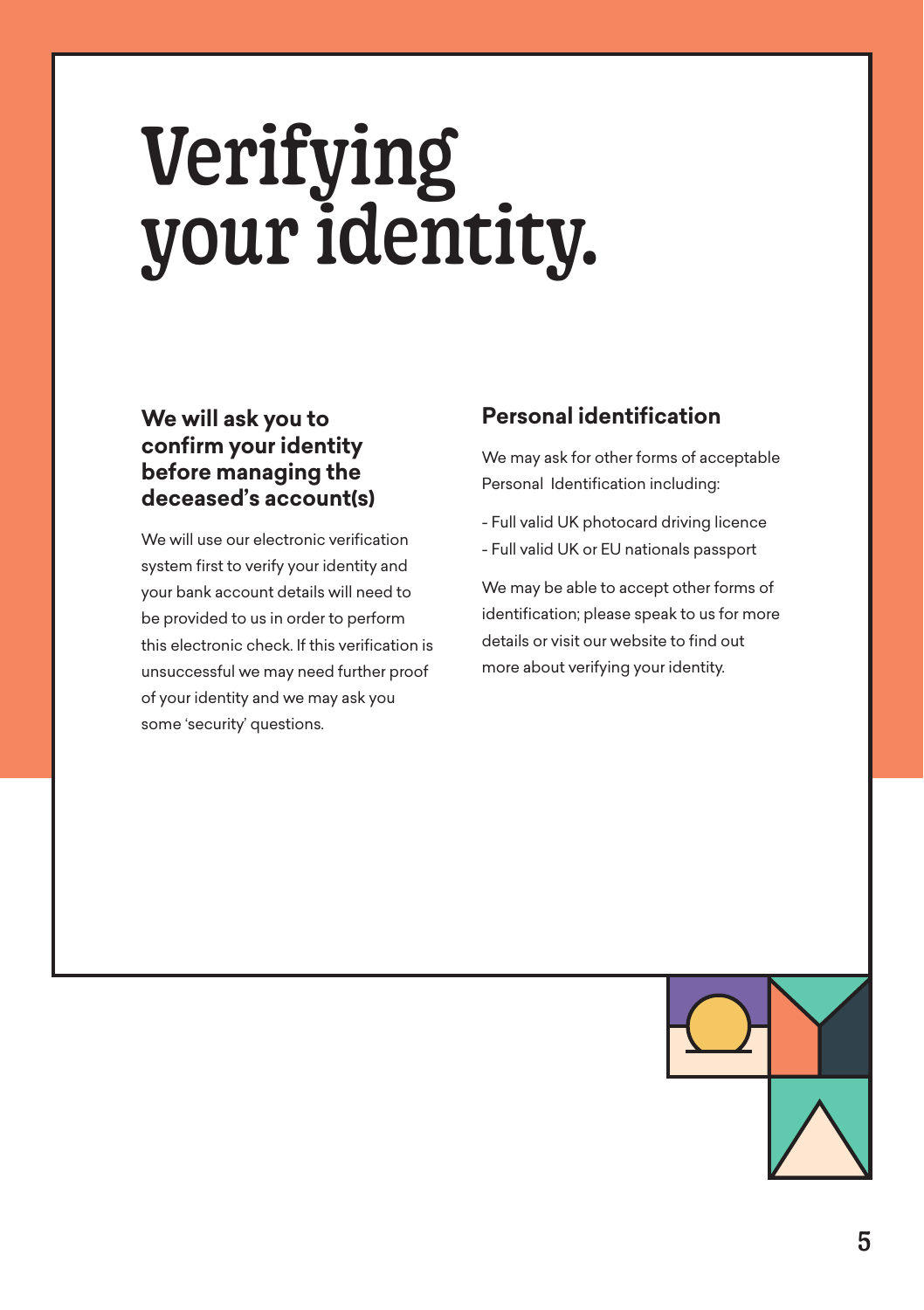# How we can help.

Dealing with the death of someone close to you is never easy, and we want to do our bit to make the process as painless as possible.

#### **Help with mortgage payments**

If the deceased held a mortgage with us, there are ways we can help – such as suspending all payments on the account for a limited period to give you space to manage the estate. More information is outlined on page 10 of this booklet.

#### **Help with Inheritance Tax**

In most cases, any Inheritance Tax due must be paid before the Grant of Probate is issued. If you find yourself in this situation, we can help by releasing the funds held in the deceased's accounts to pay for Inheritance Tax. We can make a cheque payable to HMRC or send the payment to HMRC direct. We will

need a copy of the Inheritance Tax Calculation for our records. There is no charge for sending a CHAPS payment to HMRC direct. For more information on Inheritance Tax, you can visit www.hmrc.gov.uk, or call HMRC's Inheritance Tax helpline on 0300 123 1072.

#### **Help with funeral and other costs**

We understand that it can often be difficult to pay for the funeral, but if the deceased had funds in their accounts, we can release these in order to help. We can also release funds to help you pay associated costs such as care fees or an unpaid utility bill if needed. All we need is the original invoice or bill and the cheque will be made payable to that party.

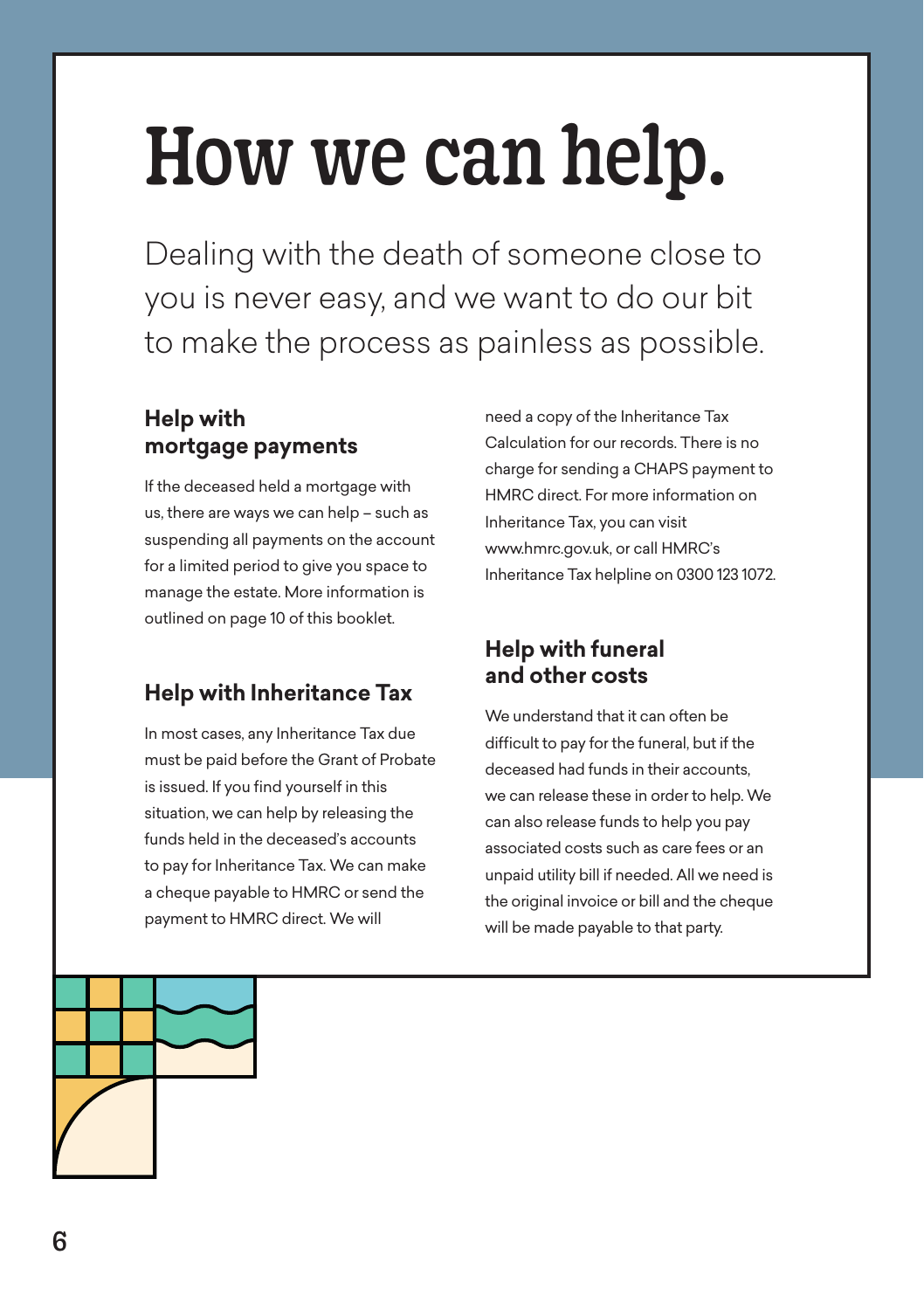## Investment Accounts.

From 3 December 2014, a spouse or civil partner can invest an additional tax free allowance equivalent to the value of the balances held in an ISA(s) by the deceased as at the date of their death.

These are classed as previous year's subscriptions and are in addition to their annual ISA allowance.

The Society does not currently offer an account for these funds, however the allowance can be transferred to another provider. Simply contact your new provider direct to start the process.

#### **Additional permitted subscriptions**

Where a saver dies on or after the 6 April 2018, any ISA(s) held by the deceased may remain open as a continuing ISA.

The additional permitted subscription allowance equals the higher of the value of the ISA(s) as at the date of death or when they cease to be a continuing ISA. The account will cease to be a continuing ISA on the earlier date of either: if the account is closed; or if the account remains open 3 years after the date of death or on the administration of the deceased's estate.

The spouse or civil partner of the deceased can invest this value, which is classed as the previous years' subscriptions and is in addition to their own annual ISA allowance.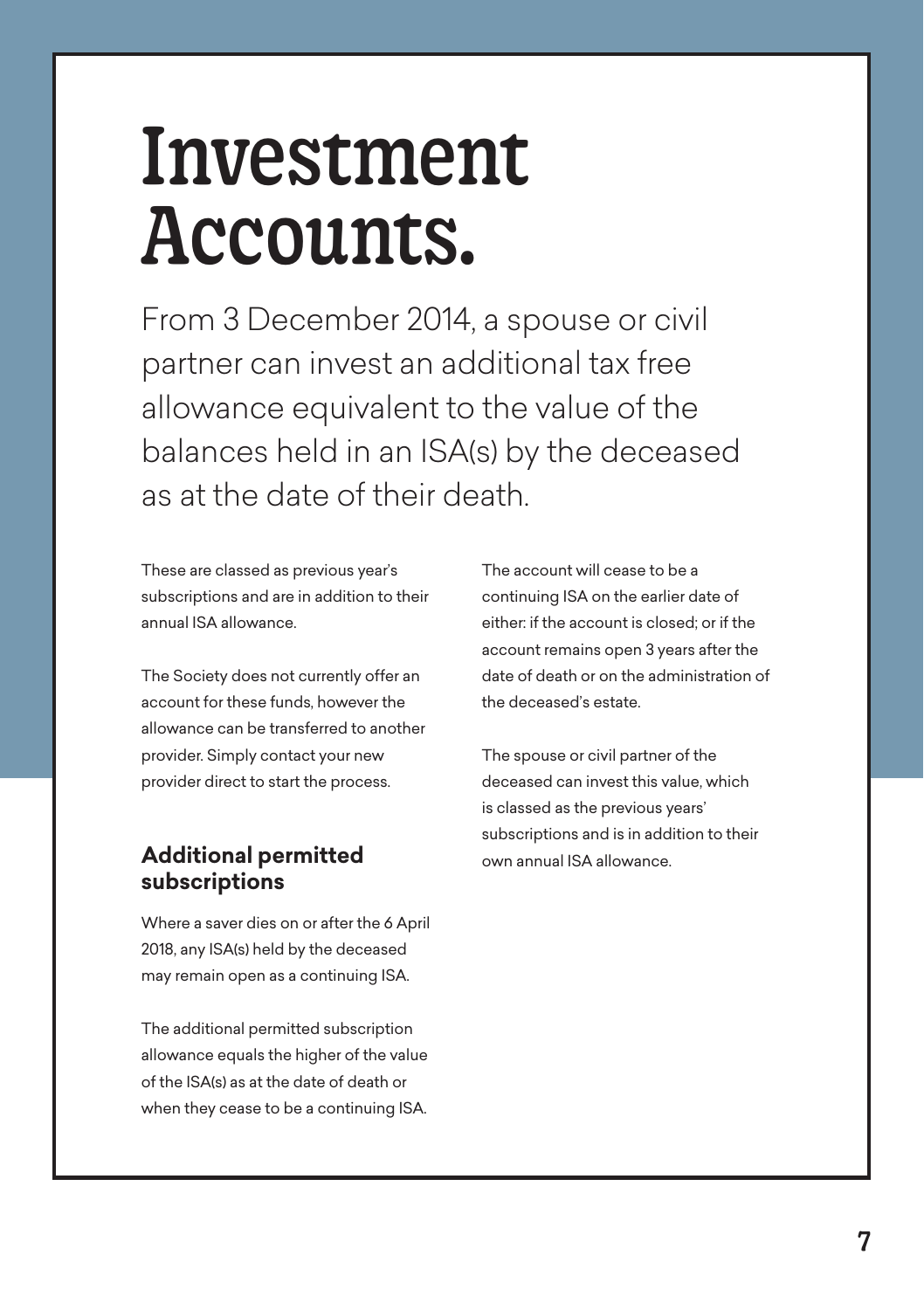## Investment Accounts continued.

### What happens next?

#### **If the account is held jointly with another person**

Under Survivorship rules funds held in a joint account pass automatically to the surviving account holder. If there are multiple account holders, the Society will transfer voting rights to the account holder who has been a member with us for the longest period. If you would like us to treat the account differently, this will need to be confirmed by all the remaining account holders.

If the surviving holder would like to remain within the FSCS compensation limit then the Society will provide penalty free access to funds held in accounts where withdrawal restrictions apply. This facility is available for 60 days from registration of the death.

If interest is being paid to another account and this is in the sole name of the deceased, we will require alternative instructions.

#### **If the account is in a sole name**

The Society requires that all accounts of the deceased are closed. All membership rights will cease and are not transferable; however you can retain the account in the name of the deceased until maturity if the account has a fixed end date in the future. Any interest being paid to another account will cease.

At this point we can also supply you with a 975 Tax Deduction Certificate if tax was deducted prior to 6 April 2016. After 6 April 2016, we can supply you with a Certificate of Interest paid if needed.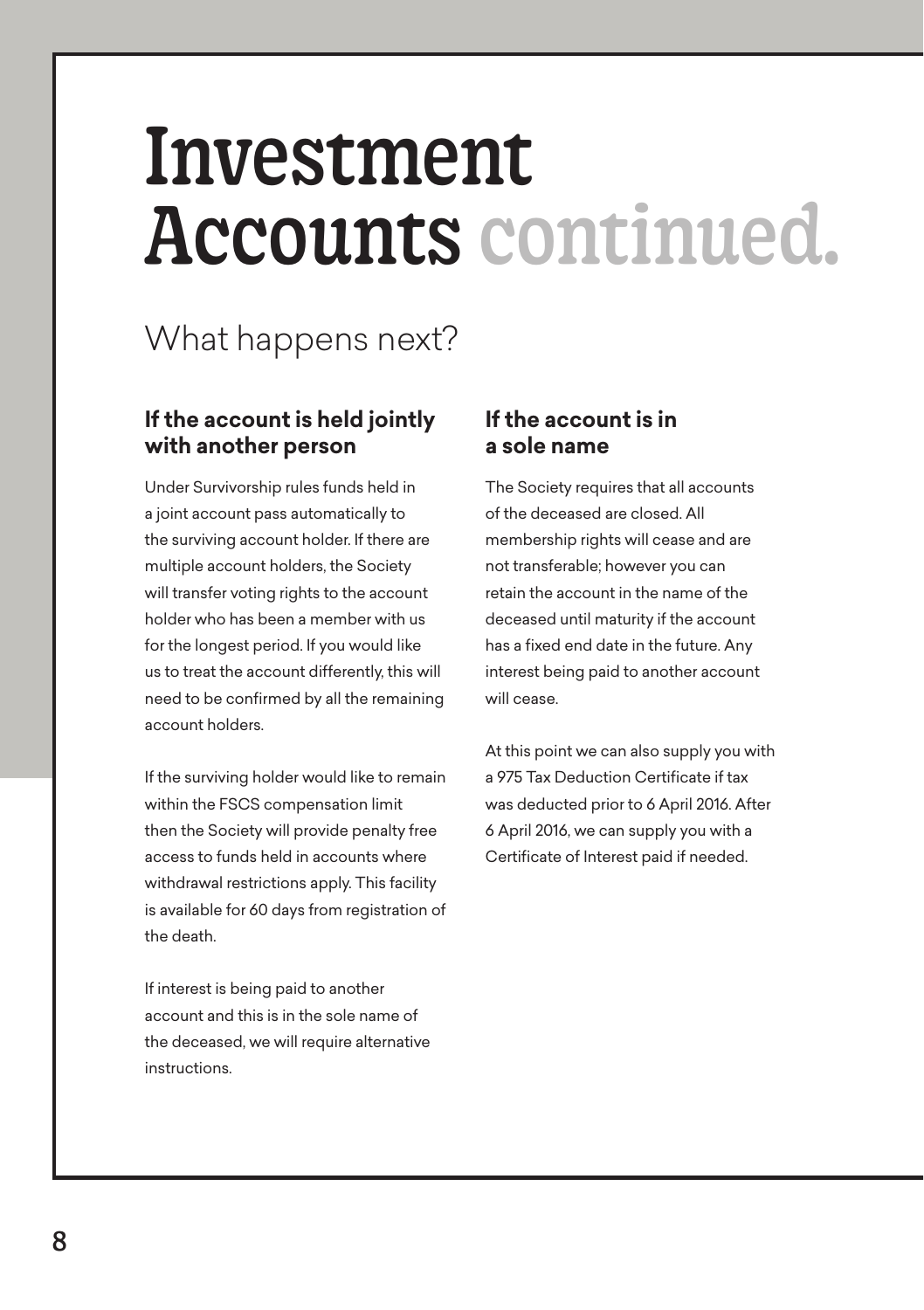### How do I close the account?

#### **Total balances less than £250**

If you are related as the spouse/civil partner, child, parent or sibling, you can close the account on completion of a Letter of Indemnity.

#### **Total balances between £250 and £15,000**

Regardless of your relationship to the deceased, you can complete a Letter of Indemnity, which must be witnessed by a Solicitor or Notary Public.

#### **Total balances in excess of £15,000**

We will require sight of the original Grant of Probate or Letters of Administration. The Executors can then confirm their instructions in writing.

We will close the accounts by cheque, however the funds can be sent direct to a nominated bank account if required for which a fee of £25 is payable and can be deducted from the amount sent. If the value of the accounts totals £100,000 or more, funds will be sent automatically by CHAPS and without charge. Please ensure that you supply the receiving bank account details with your closing instructions.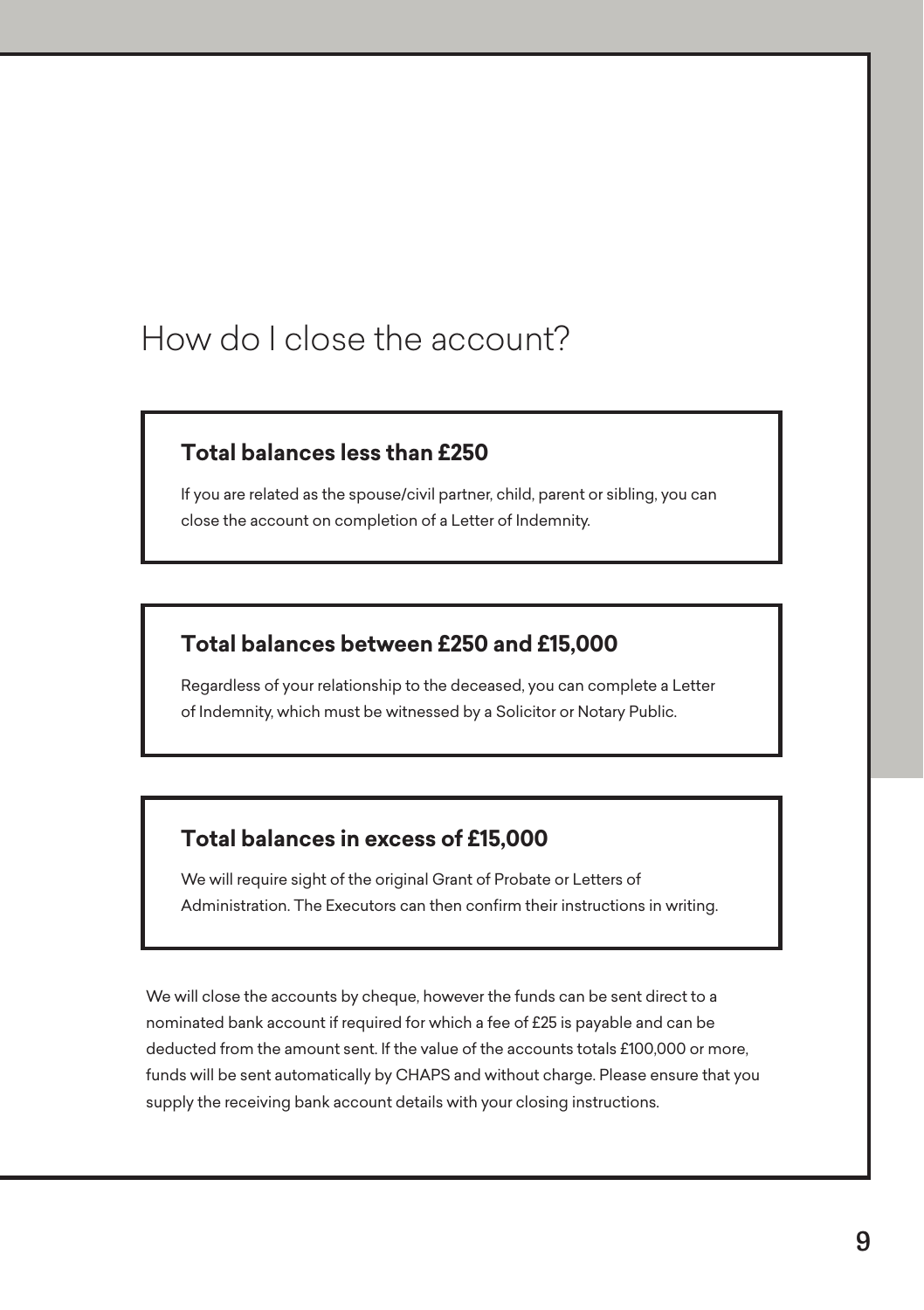# Mortgage Accounts.

### What happens next?

#### **If the mortgage is in a sole name**

If the deceased holds a mortgage in their sole name, the mortgage will need to be settled eventually. However, the Society would like to assist in any way that we can during this difficult time. We will, therefore, suspend payments on the account for 3 months and will require no further mortgage contributions during this period. This should allow you some space to manage the estate as you require. You are of course welcome to make mortgage payments from estate funds if you wish.

Please be aware that interest will continue to be charged on the mortgage account, so the mortgage balance will increase if you choose to make no payments.

When you are able to do so, please contact us and we will be happy to assist you with the handling of the mortgage from this point onwards.

The Society is happy to liaise with your solicitor on your behalf, if you wish.

#### **If the mortgage is in joint names**

The name of the deceased will be removed from the mortgage. The mortgage will now be in the names of the remaining parties and will continue with the existing terms, interest rate and required monthly payment.

If you are concerned about your ongoing mortgage payments, you can telephone or email us to see what further help or information may be available. Phone: 0330 123 0723 Email: paymentqueries@suffolkbuildingsociety.co.uk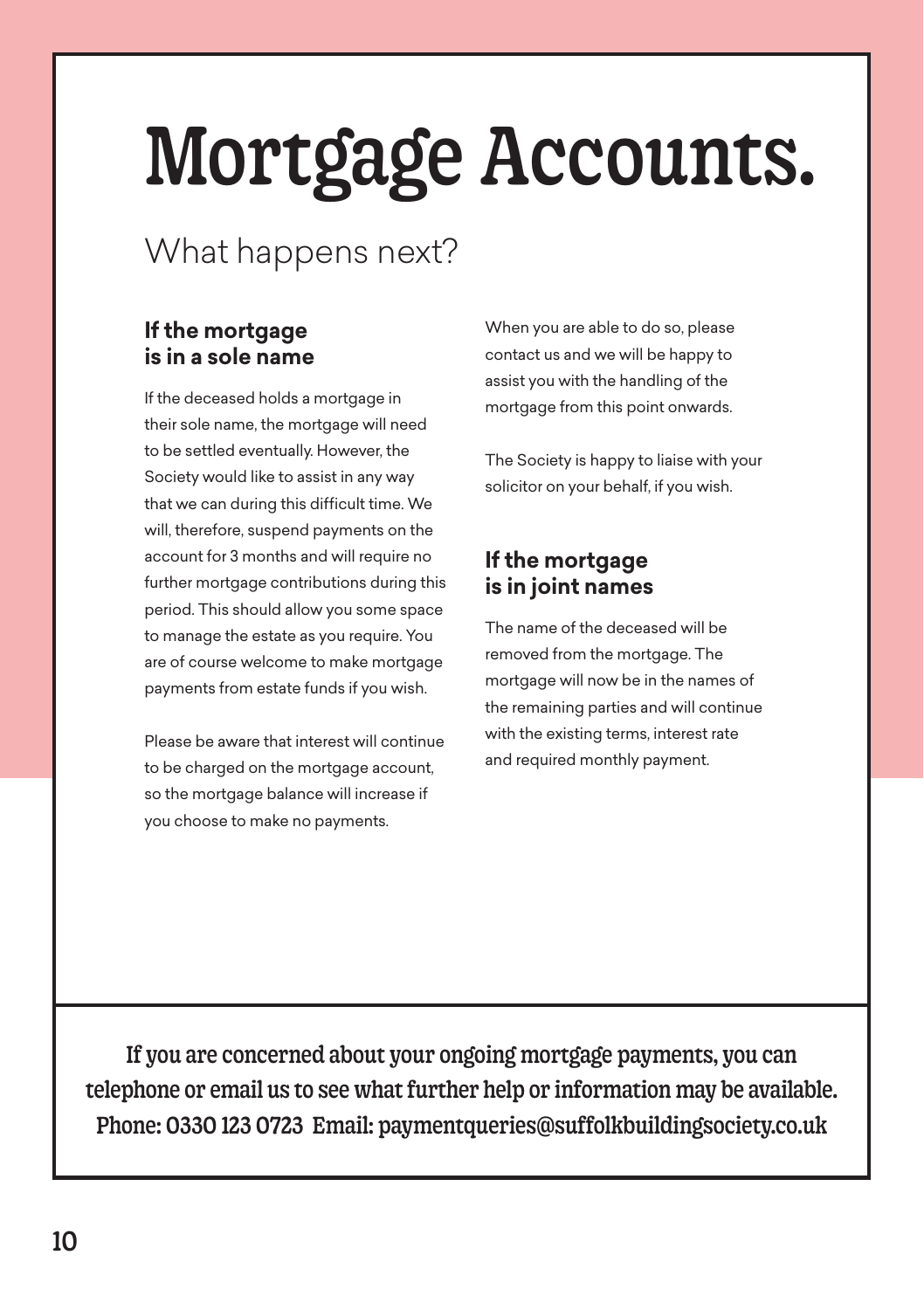## Counselling and Support.

#### **Money Advice Trust - National Debtline**

www.nationaldebtline.co.uk Phone: 0800 808 4000

#### **Money Advice Service**

moneyadviceservice.org.uk Phone: 0300 500 5000

#### **Citizens Advice**

www.citizensadvice.org.uk/index/getadvice

#### **Step Change Debt Charity**

www.stepchange.org Phone: 0800 138 1111

#### **Cruse Bereavement Care**

www.cruse.org.uk Phone: 0808 808 1677 (Mon-Fri 9.30am-5.00pm) Helpline: helpline@cruse.org.uk Young person's helpline: hopeagain@cruse.org.uk

#### **The Bereavement Trust**

www.bereavement-trust.org.uk Phone: 0800 435 455

Trained volunteers offer comfort, support and practical advice to the bereaved from 6pm until 10pm. If the line is engaged, please ring 0800 9177 416.

The Society is happy to liaise with any third party organisation acting on your behalf if we hold your written authority to do so.

### Useful Contacts

#### **Savings:**

Phone: 0330 123 0723 Email: hello@suffolkbuildingsociety.co.uk

#### **Mortgages:**

Phone: 0330 123 0723 Email: mortgageadmin@suffolkbuildingsociety.co.uk